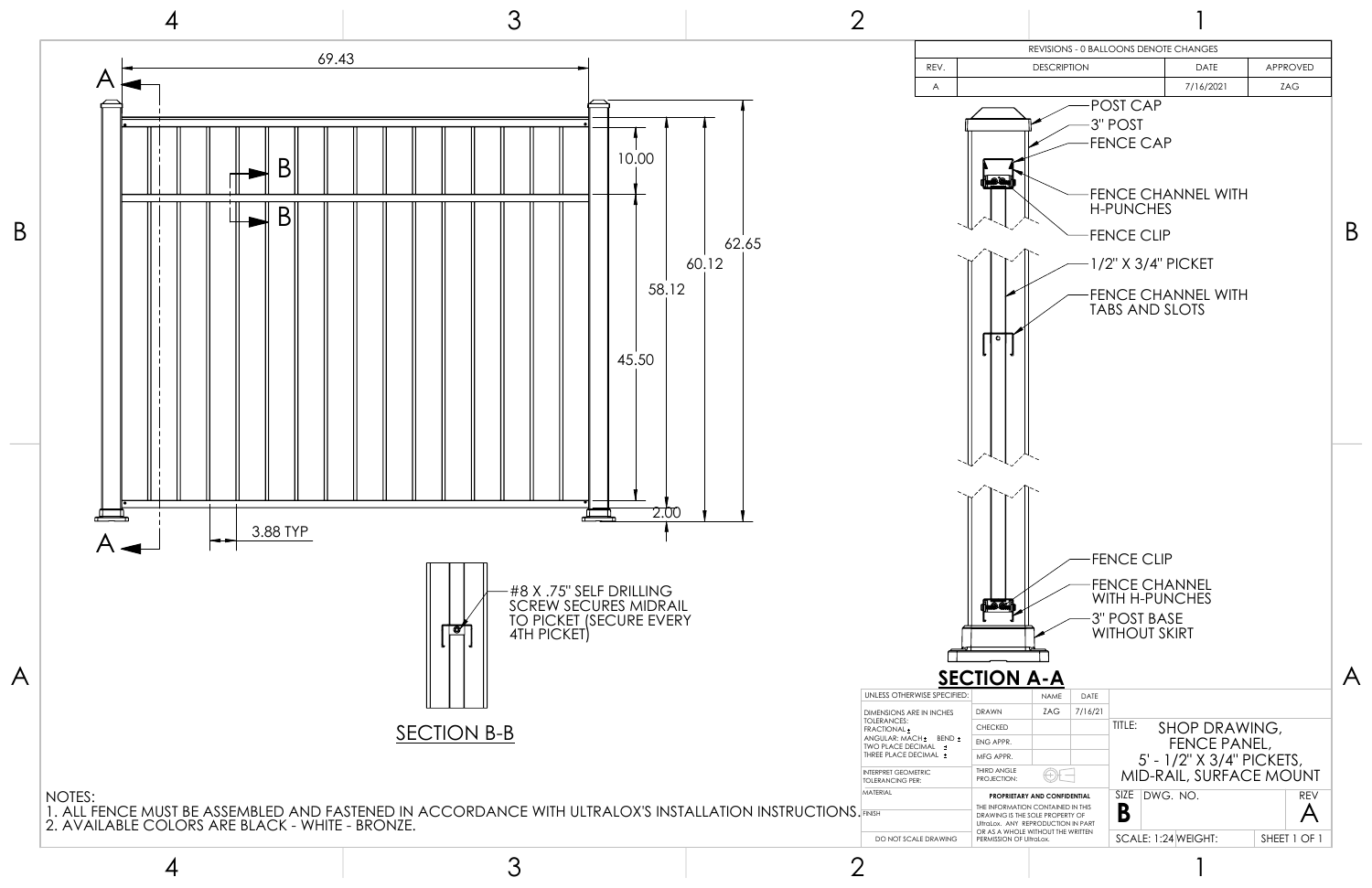3

2

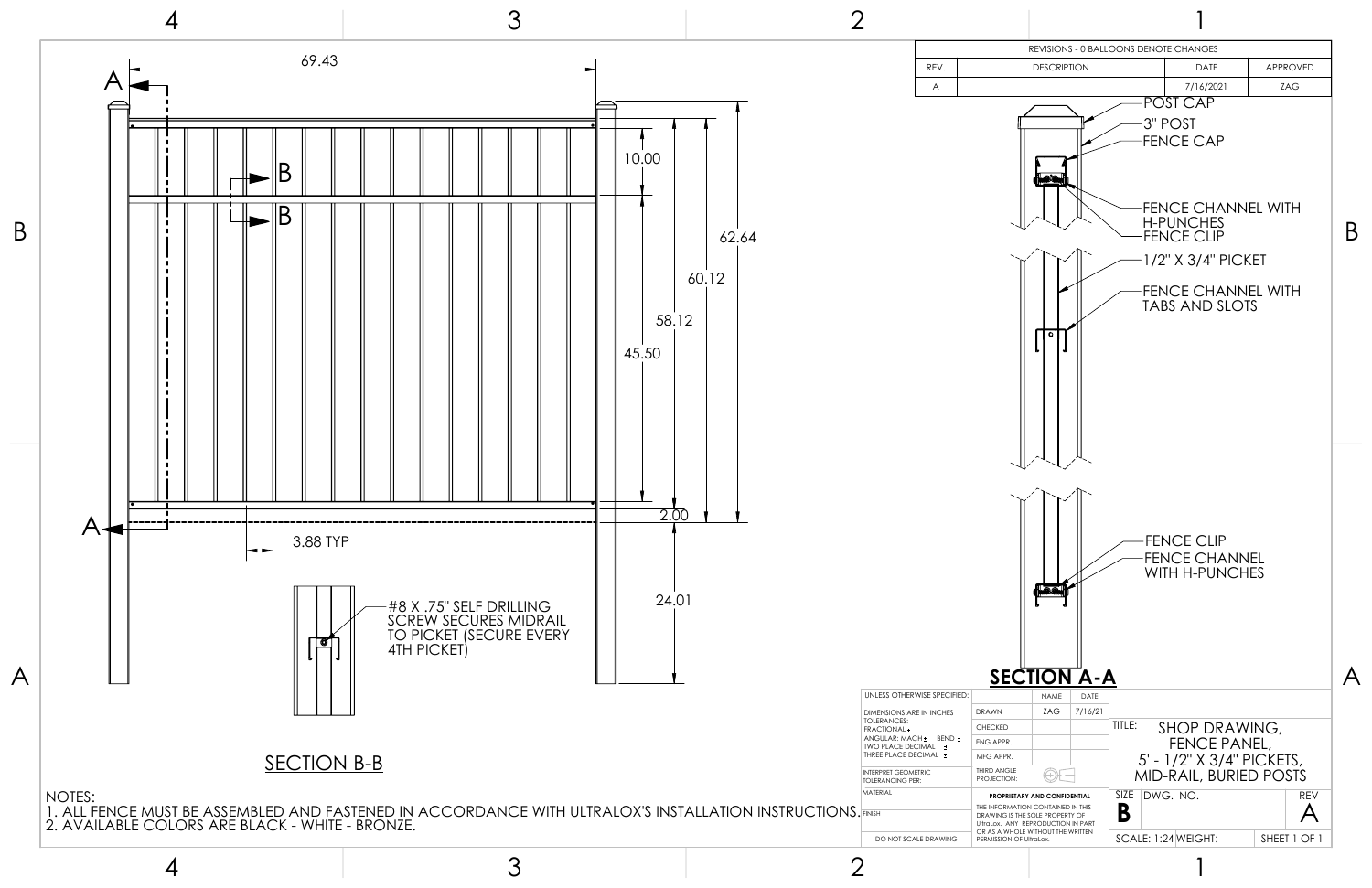3

2

|                                                                 |                                                                                                                                                                                                            |                    |                 |                                                                                                           | REVISIONS - 0 BALLOONS DENOTE CHANGES                                                                                                                |                 |  |  |
|-----------------------------------------------------------------|------------------------------------------------------------------------------------------------------------------------------------------------------------------------------------------------------------|--------------------|-----------------|-----------------------------------------------------------------------------------------------------------|------------------------------------------------------------------------------------------------------------------------------------------------------|-----------------|--|--|
| REV.                                                            |                                                                                                                                                                                                            | <b>DESCRIPTION</b> |                 |                                                                                                           | <b>DATE</b>                                                                                                                                          | <b>APPROVED</b> |  |  |
| A                                                               |                                                                                                                                                                                                            |                    |                 |                                                                                                           | 7/16/2021                                                                                                                                            | ZAG             |  |  |
|                                                                 | Hoon<br>۰                                                                                                                                                                                                  |                    |                 | POST CAP<br>3" POST<br><b>FENCE CAP</b><br><b>H-PUNCHES</b><br><b>FENCE CLIP</b><br><b>TABS AND SLOTS</b> | <b>FENCE CHANNEL WITH</b><br><b>FENCE CHANNEL WITH</b><br>1/2" X 3/4" PICKET                                                                         |                 |  |  |
| E SPECIFIED:<br><b>I</b> INCHES<br>BEND ±<br>AL ±<br>AAL ±<br>С | (Form<br><b>SECTION A-A</b><br><b>DRAWN</b><br><b>CHECKED</b><br>ENG APPR.<br>MFG APPR.<br>THIRD ANGLE<br>PROJECTION:                                                                                      | <b>NAME</b><br>ZAG | DATE<br>7/16/21 | <b>FENCE CLIP</b><br>3" POST BASE<br><b>WITHOUT SKIRT</b><br>TITLE:<br>SIZE                               | <b>FENCE CHANNEL</b><br><b>WITH H-PUNCHES</b><br>SHOP DRAWING,<br>FENCE PANEL,<br>4.5' - 1/2" X 3/4" PICKETS,<br>MID-RAIL, SURFACE MOUNT<br>DWG. NO. | <b>REV</b>      |  |  |
| <b>DRAWING</b>                                                  | PROPRIETARY AND CONFIDENTIAL<br>THE INFORMATION CONTAINED IN THIS<br>DRAWING IS THE SOLE PROPERTY OF<br>UltraLox. ANY REPRODUCTION IN PART<br>OR AS A WHOLE WITHOUT THE WRITTEN<br>PERMISSION OF UltraLox. |                    |                 | B                                                                                                         | SCALE: 1:24 WEIGHT:                                                                                                                                  | SHEET 1 OF 1    |  |  |

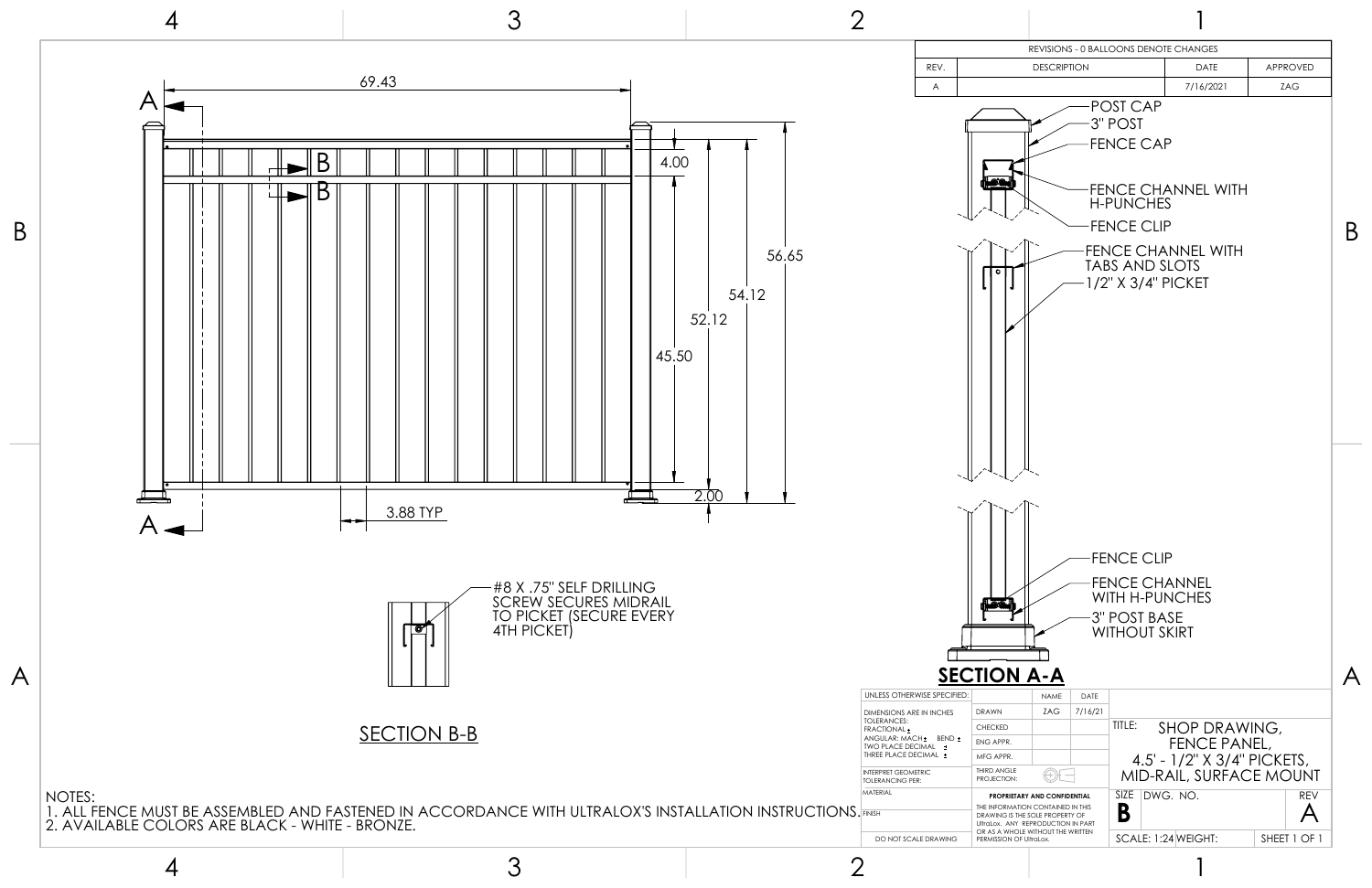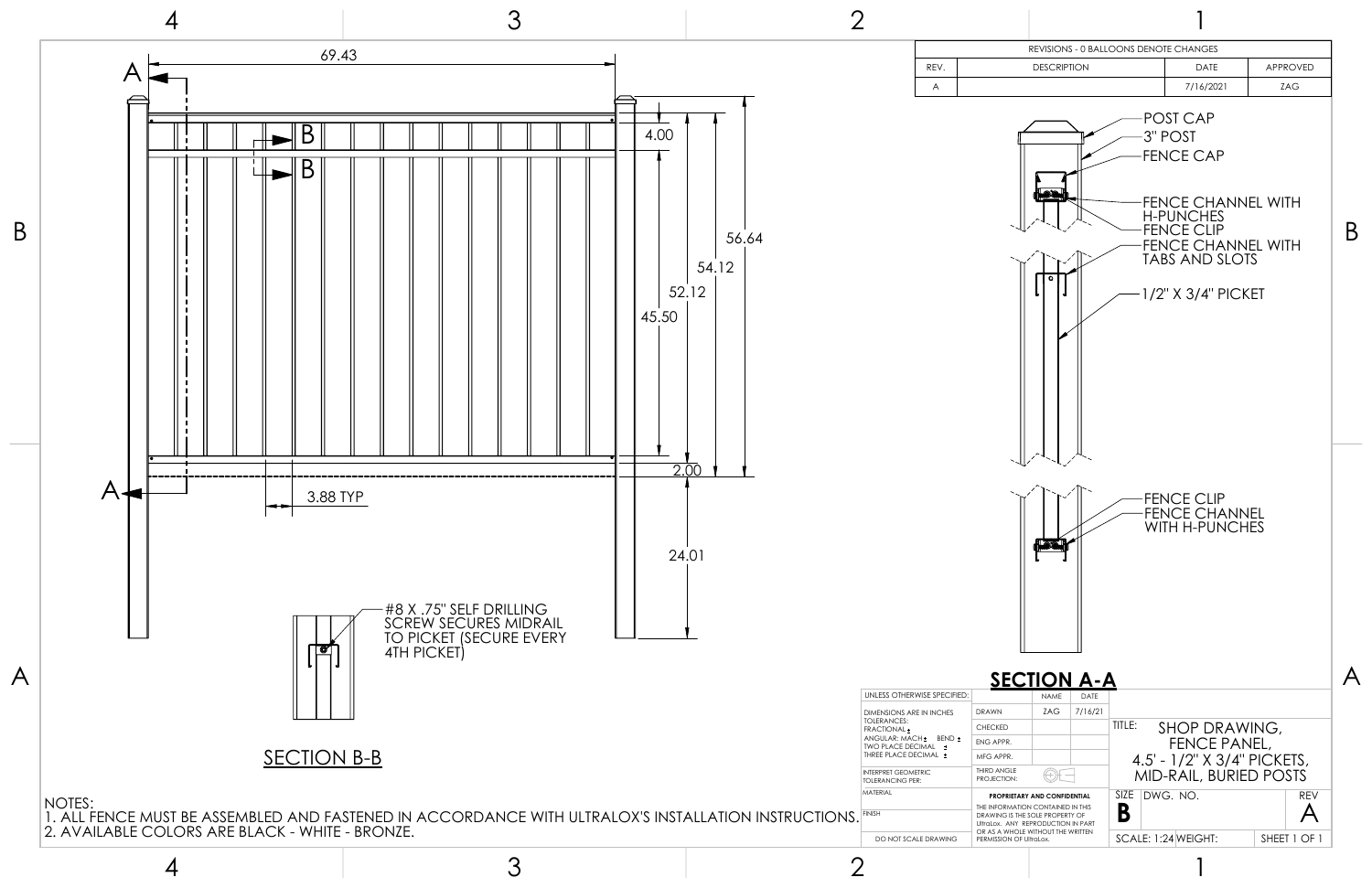3

2